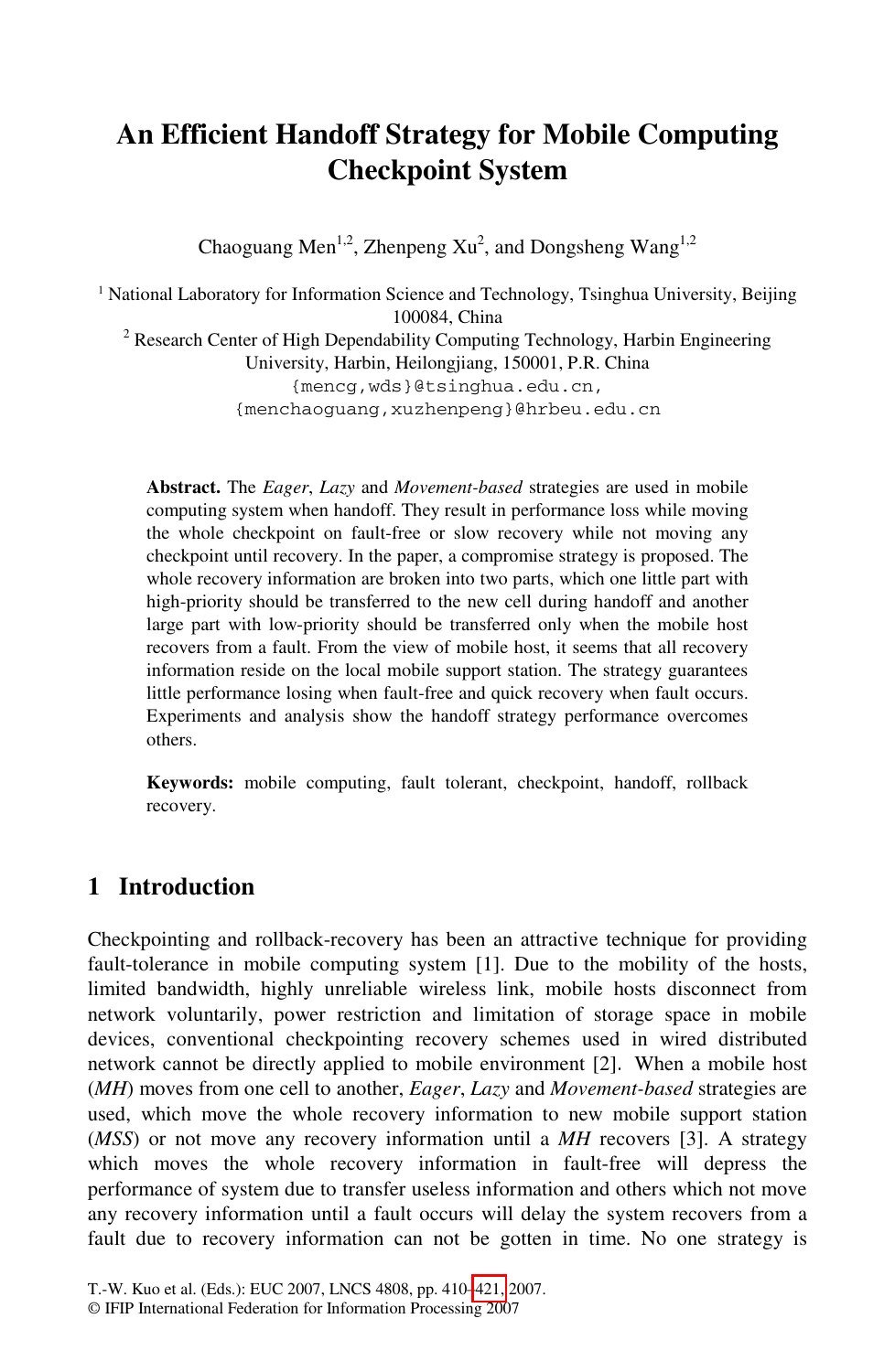excellent in every circumstance. A compromise strategy is proposed. Only a few part of recovery information is moved to the new local cell when a *MH* moves, which little useless work is done when fault-free or quick recovery can be done when a fault occurs.

The paper is organized as follows: Section 2 introduces the system model and definitions. Section 3 presents a checkpoint and recovery strategy with an efficient handoff scheme for mobile computing. Section 4 gives its correctness proofs. Section 5 compares the handoff scheme with others. Section 6 draws a conclusion.

### **2 Preliminaries**

A mobile computing system *MCS*=〈 *<sup>N</sup>*, *C*〉 is composed of a set of nodes *N* and a set of channels *C*. The set of nodes  $N=M\cup S$  can be divided into two types,  $M=\{MH_1,$  $MH_2, ..., MH_n$  is the set of *MHs*, which are able to move while retaining their network connections and  $S = \{MSS_1, MSS_2, \ldots, MSS_m\}$  is the set of static nodes acting as the *MSSs*. The set of channels *C*=*W*∪*W'* can be divided into two disjoint sets, the set of high-speed wired channels *W*, where *W*=*S*×*S* is the type through that static nodes are connected, and the set of low bandwidth wireless channels *W'*, where *W'*=*S*×*M* is the type through that *MH*s are connected to a *MSS*. A cell is a geographical area covered by a *MSS*. A *MH* residing in the cell of  $MSS_p$  can directly communicate with  $MSS_p$ through a wireless channel. In a cell of  $MSS_i$ , let  $CL_i = \{MH_i \mid MH_i \in MSS_i, 0 \leq j \leq n+1\}$ denotes the active nodes or sleeping nodes identified by *Active\_MH\_List*<sub>i</sub> or *Disconnected\_MH\_List<sub>i</sub>* respectively, then there exists a channel  $\langle MSS_i, MH_i \rangle \in W'$ only if  $MH<sub>j</sub>∈ CL<sub>i</sub> ⇒ MH<sub>j</sub>∈ CL<sub>k</sub>, ∀k≠*i*, assuming that the geographical cells around$ each of the *MSS* do not overlap. The *MH*s have limited battery power and hence cannot keep communication with the *MSS*s for long, hence they often disconnect from the network. Such disconnections can be voluntary without any fault or involuntary due to abruptly running out of battery. The mobile computing system model is described in Fig. 1.



**Fig. 1.** Mobile computing system model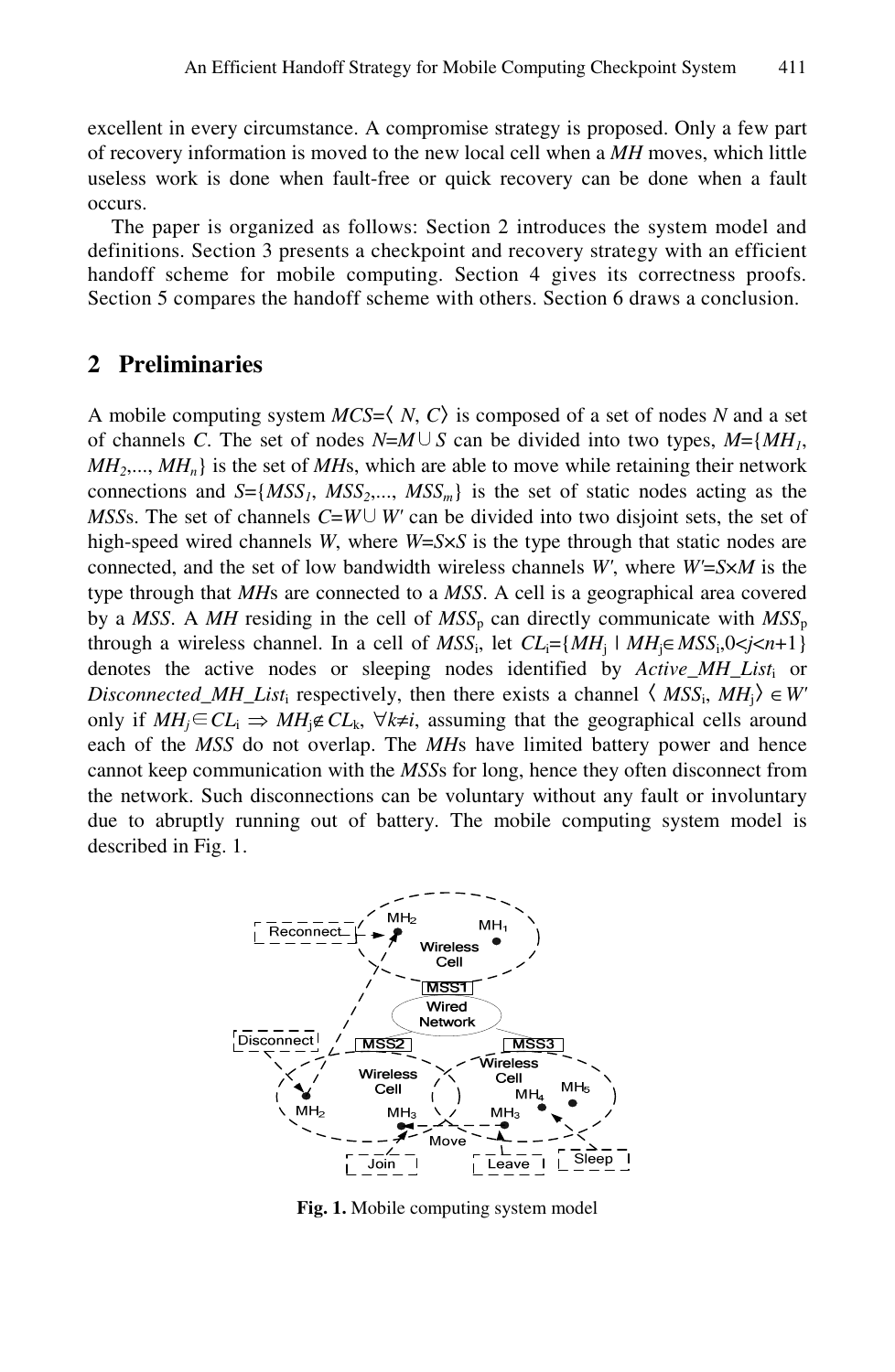Distributed computations running concurrently on different *MH*s consist of a set of *N* processes denoted by  $P_1$ ,  $P_2$ , ...,  $P_n$ . Processes do not share a global memory or a global physical clock, and they communicate with each other only through message passing. For simplicity, we assume that only one process runs on each *MH*. So we can use the terms '*MH*' and process interchangeably. We assume that each of the channels is bidirectional with reliable *FIFO* delivery of messages and the message transfer delays are finite but arbitrary. Processes follow the piece-wise deterministic execution model, and the underlying computation is asynchronous. The fault model is assumed to be *fail-stop* and all faults can be detected immediately, which results in halting failed process, initiating recovery action are considered to be transient and the same fault would not repeat when the process restarts.

Let  $Rcv(i, \alpha)$  denotes the  $\alpha$ th message receiving event of a process  $P_i$ ; the state interval  $I(i, \alpha)$  denotes the sequence of states generated between  $Rcv(i, \alpha-1)$  and  $Rcv(i, \alpha)$ , where  $\alpha > 0$  and  $Rcv(i, 0)$  denotes the initial event. Then, the dependency relation of processes caused by the message communication can be defined as follows:

*Definition* 1. *Dependency Relation*: A state interval  $I(i, \alpha)$  is said to be dependent on another state interval  $I(i,\beta)$  if one of the following conditions is satisfied and the dependency relation is denoted by  $I(i, \beta) \rightarrow I(i, \alpha)$ :

(i).  $i = j$  and  $\alpha = \beta + 1$ 

(ii). For an event  $Rcv(i, \alpha)$ , the corresponding message-sending event happens in  $I(i, \beta)$ (iii). For any  $I(k, \gamma)$ ,  $I(j, \beta) \rightarrow I(k, \gamma)$  and  $I(k, \gamma) \rightarrow I(i, \alpha)$  [2].

With the pessimistic message logging scheme, an interval  $I(i, \alpha+1)$  can be fully recovered after a fault if the event,  $Rcv(i, \alpha)$ , has been stably logged; Otherwise, the interval becomes lost. During the rollback-recovery of a process, the dependency relation may cause an inconsistency problem.

*Definition* 2. *Orphan interval*: An interval on which depends any lost interval is called an orphan state interval.

*Definition* 3. *Consistent Recovery*: The recovery from a fault  $F(i,f)$  is said to be consistent, if and only if there is not any orphan state interval, that is, for any *I*(*i*, $\alpha$ )∈*L*(*i*,*f*) there exists no *I*(*j*, $\beta$ ), such that *I*(*i*, $\alpha$ )→*I*(*j*, $\beta$ ). Where *F*(*i*,*f*) denotes the *f*th fault of  $P_i$  and  $L(i,f)$  denotes the set of lost state intervals caused by  $F(i,f)$  [3].

The handoff and location scheme are supplied to support the mobility of *MH*. When a *MH* leaves a cell and enters another cell, it must end its current connection by sending a leave $(r)$  message to its local *MSS*, where  $r$  is the sequence number of the last message received from the *MSS*. Then the *MH* establishes a new connection by sending a join(*MH*-id, previous *MSS*-id) message to the new *MSS*. Usually, leaving a cell and entering another cell happens simultaneously when an *MH* crosses the boundary between two cells and it is called a *handoff*. Each *MSS* maintains a list of identifiers of *MH*s that are currently supported by the *MSS*. A *MH* can also disconnect itself from the local *MSS* without leaving the cell by sending disconnect(*r*) message when the *MH* goes into the sleep mode for power conservation. Later, the *MH* can reconnect to any *MSS* by sending a reconnect(*MH*-id, previous *MSS*-id) message to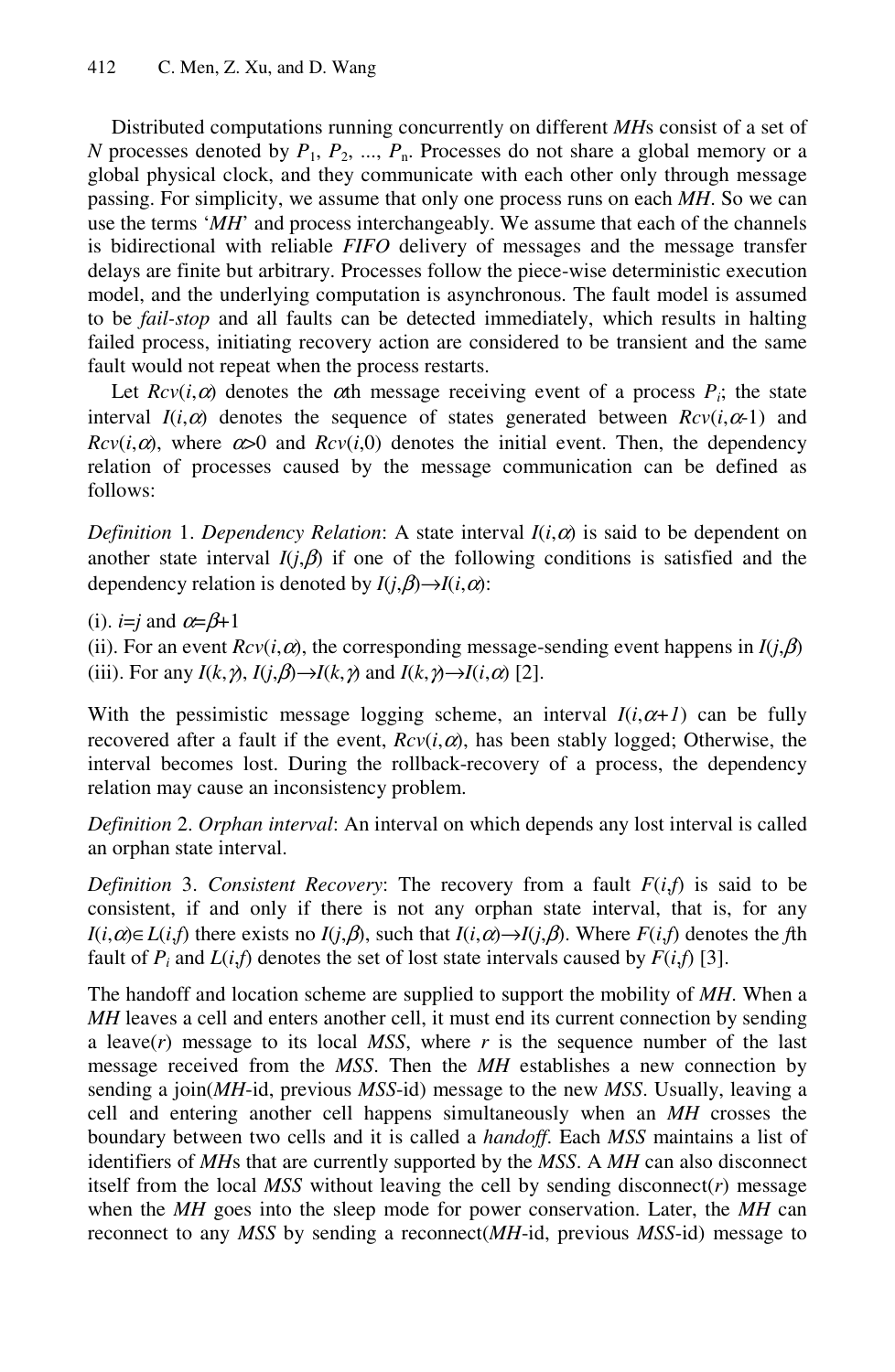the *MSS*. If the *MH* is reconnected to a new *MSS*, the new *MSS* informs the previous *MSS* of the reconnection of the *MH* so that the previous *MSS* can perform the proper handoff procedures [4].

Handoff time is an important parameter which affects mobile system performance besides checkpoint state-saving cost and recovery cost [5]. There three categories handoff strategy named *Eager*, *Lazy* and *Movement-based*. *Eager* mobility handoff strategy, which also named *Pessimistic*, always keeps the logging and checkpoint information in the local *MSS* in which the *MH* currently resides [5]. Thus, when the *MH* moves from one *MSS* to another during the execution of a mobile application, all the checkpoint and logging information must be moved to the current *MSS* as well. The advantage of this approach is fast failure recovery. But the *MSS*s visited by the *MH* have to experience high fault-free cost to transfer the recovery information and access the stable storage. Under the *Lazy* strategy, on the other hand, the checkpoint and logging information do not be moved as the *MH* moves [5]. Rather, a forwarding pointer is established from the local *MSS* to the last *MSS* so that when a failure occurs, the checkpoint and logging information of the mobile application can be recovered from all the *MSS*s on the forwarding chain by following the links. The advantage of this approach is little fault-free cost, but the recovery cost can be too high, if the recovery information is dispersed over a wide range of cells. The tradeoff schemes are *Movement-based* handoff strategies, which are *Distance-based* and *Frequency-based* [4]. Under the *Distance-based* scheme, which focuses on the distance between *MHi* and the *MSS* carrying latest checkpoint of *MHi*, the checkpoint and message logs need to be moved into a *MSS* near *MHi*, only when the moving distance of *MHi* from a *MSS* carrying the latest checkpoint exceeds a certain threshold. On the other hand, the *Frequency-based* scheme concerns the number of handoffs, since that number indicates the number of sites carrying the message logs and the frequency of communication for collecting the message logs in case of recovery. Hence, in this scheme, *MHi* keeps counting the number of handoff and transfers the checkpoint and logs if the number exceeds a certain value. Of course, in both of the above schemes, the recovery cost and the fault-free operation cost is adjustable using the threshold values. Checkpoint and logs are moved to new local *MSS* when fault-free, the *Movement-based* schemes have the disadvantage of *Eager*. Checkpoint and logs are not moved to new local *MSS* until recovery, the *Movement-based* schemes have the disadvantage of *Lazy*. Obviously, how effective these strategies would be depends on various system parameters, including the checkpoint rate, logging message arrival rate, user mobility rate, failure rate, and bandwidth. No one scheme is always better than others under all situations [6].

### **3 The Recovery Scheme**

The proposed recovery scheme is based on independent checkpointing, pessimistic message logging and asynchronous rollback-recovery. An efficient handoff scheme is proposed. Different from *Eager*, *Lazy* and *Movement-based* schemes which move the whole recovery information or do not move any recovery information until recovery, in our strategy, the whole recovery information which include checkpoint and logs are broken into two parts. One part includes only a little part of recovery information with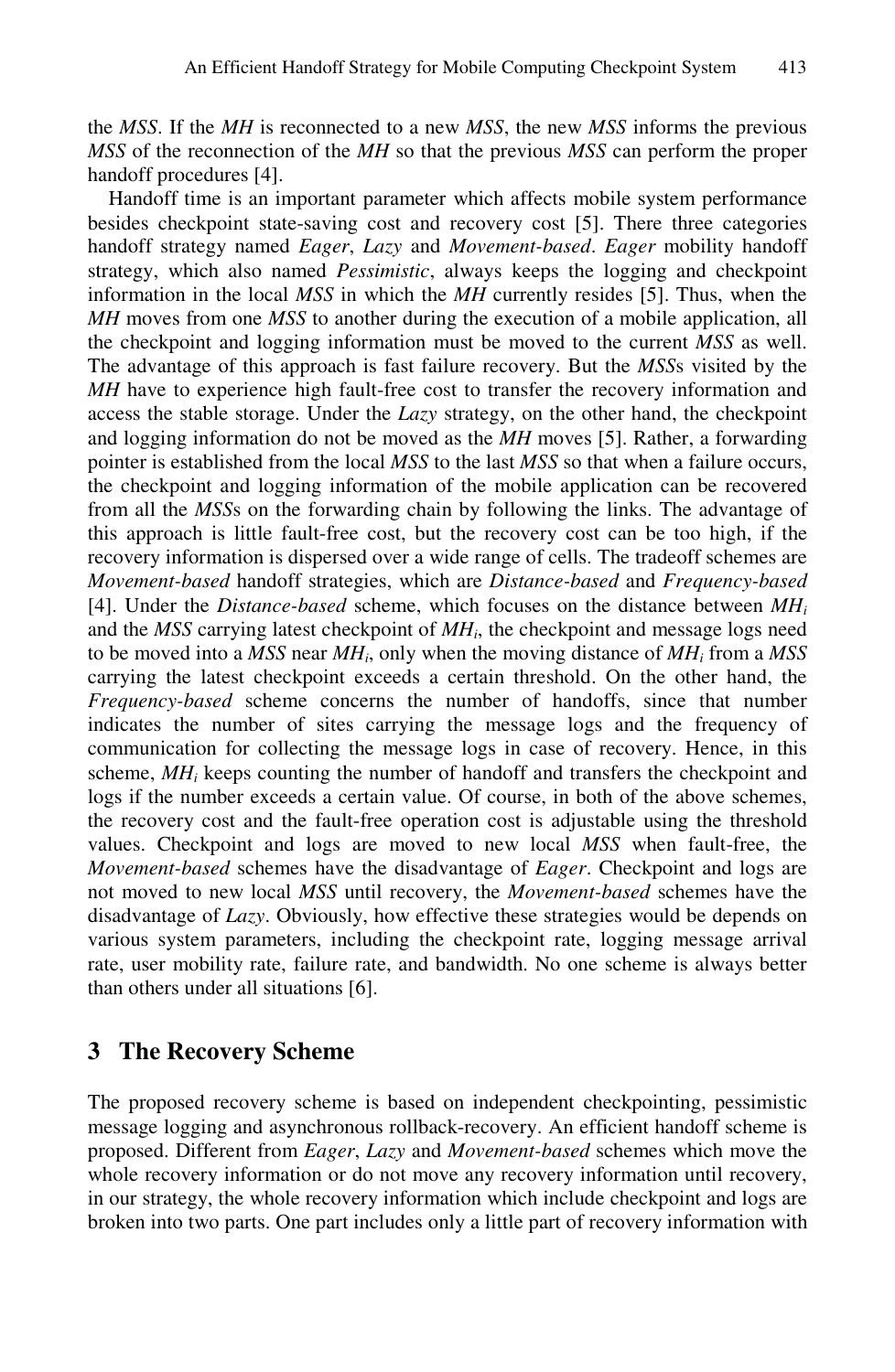high-priority. The other part includes the rest of the recovery information with lowpriority. The high-priority part of recovery information is treated as that in *Eager* scheme and the low-priority part of recovery information is treated as that in *Lazy* scheme. Appropriate partitions high-priority and low-priority recovery information can satisfy both quick recovery and fault-free cost. When recovering from a fault, the high-priority part can be transferred instantly to the recovering *MH*, the low-priority part can be collected by the local *MSS* simultaneously from other *MSS*s and then be transferred to the recovering *MH* successively. From the view of the recovering *MH*, it seems that all recovery information always resides on the local *MSS*.

### **3.1 The Data Structure and Denotations**

Let  $CK_{i,\alpha}$  denotes the  $\alpha$ th checkpoint of  $MH_i$ ;  $CK\_info_i$  is a record which contains six variables, *CK\_sn*, *CK\_loc*, *CK\_low*, *Logm\_seq*, *Send\_max*, and *Log\_queue*. *CK\_sn* denotes the sequence number of the latest checkpoint and the *CK\_loc* denotes the identifier of the *MSS* carrying the high-priority of the latest checkpoint; *CK\_low* denotes the identifier of *MSS* carrying the low-priority of the latest checkpoint; *Logm seq* denotes the sequence number of the first message logged after the latest checkpoint; *Send\_max* denotes the maximum sequence number of message sent successfully by  $MH_i$  to other  $MH$ s since the latest checkpoint;  $Log\_queue$  is a list established for the local *MSS* to save the identifiers of *MSS*s which have the logs saved after the latest checkpoint;  $Msg_{i\alpha}$  denotes the  $\alpha$ th message sent by  $MH_i$ ; *Rcv\_seq*i is an integer variable, which denotes the maximum sequence number of messages that have been received and consumed in  $MH_i$ . *Logm<sub>i,α</sub>* denotes the  $\alpha$ th message log.

### **3.2 The Checkpointing and Logging**

Each  $MH<sub>i</sub>$  takes an initial checkpoint on initialization and sets the corresponding checkpoint sequence number *CK\_info*i.*CK\_sn* to 0. Every *MH* takes checkpoint periodically. When *MH*i finishes a new checkpoint, the information about this checkpoint is recorded in *CK\_info*i. The *CK\_info*i and the new checkpoint will be sent to its local  $MSS_p$ .

Each *MSS* logs the received messages before delivering to *MH*s in its cell. As a message heading for  $MH<sub>i</sub>$  should be routed through the local  $MSS<sub>p</sub>$ , using the local  $MSS_p$  to log the message into its storage space will not incur extra overhead.  $MSS_p$ also logs the messages of the mobility of *MH*s, including the messages of *MH*s to join in, leave from, disconnect from and reconnect to the cell. Upon a user input of the *MH*, a copy of it is firstly forwarded to the local  $MSS_p$  for logging in case of its lost. On receipt of the acknowledgment from  $MSS_p$ , the MH starts to process the input event. When *MH*i leaves or disconnects from *MSS*q, it sends *Disconnect*(*i*) message to the local *MSS*q for logging. *MSS*q logs the event on the receipt of it and deals with it. When *MH*i joins in a new cell of *MSS*, says *MSS*r, it sends *Join*(*MSS*q) to *MSS*r. And  $MSS_r$  will add  $MSS_p$  into the  $CK\_info_i Log\_queue$  if  $MSS_p$  is not in the *CK\_info*i*.Log\_queue*.

The checkpointing and message logging algorithm is described in Fig. 2.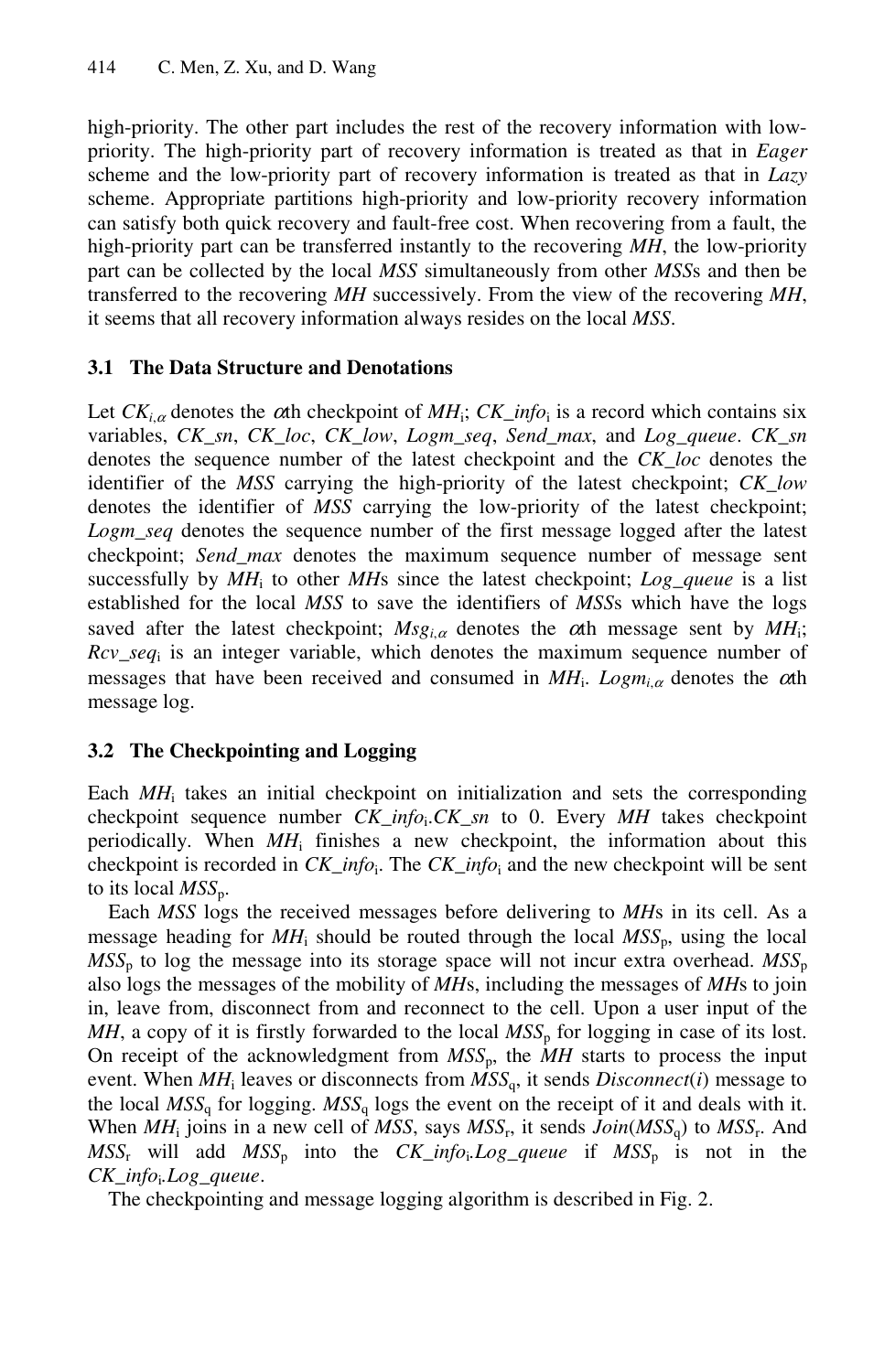**Actions taken when checkpointing Timer of** *MHi* **Expires:**   $CK$  (*i*,  $++CK$  *info<sub>i</sub>*.CK *sn*); /\*saves the state of *MHi* as a new checkpoint of *MHi*.\*/ *CK\_infoi.Logm\_seq=Rcv\_seqi*+1; /\*assigns the sequence number of the first message which will be logged after the new checkpoint.\*/ Send  $(CK_{i,\alpha}, CK\_info_i, MSS_p)$ ; /\* Sends the new checkpoint and its information to its local *MSS*. \*/ Actions taken when  $MSS_p$  receives  $CK_{i,\alpha}$  and  $CK\_info_i$  from  $MH_i$ : Store (*CKi,*α , *CK\_infoi*); /\* Saves the new checkpoint and its information in local  $MSS_p$ . \*/  $CK\_info_i$ . $CK\_loc=MSS_n$ ; /\* identifies the *MSS* carrying the high-priority of latest checkpoint.\*/  $CK\_low = MSS_p$ ; /\* identifies the *MSS* carrying the low-priority of latest checkpoint.\*/ Actions taken when  $MH_i$  receives a message  $Msg_{k,\alpha}$  from local  $MSS_p$ : Consume *Msgk,*α;  $/*MH<sub>i</sub>$  deals with the message.\*/  $Rcv\_seq_i++;$ /\* *MHi* adds the sequence number of message.\*/ Actions taken when  $MSS_p$  receives a message  $Msg_{i,\alpha}$  from  $MH_i$ :  $Log Msg_{i,\alpha}$ ;  $Logm_{i,\alpha}++;$ /\* saves the new message into log-space and adds the message number. \*/ If *MSS*p∉*CK\_infoi.Log\_queue* Then  $CK\_info_i Log\_queue = CK\_info_i Log\_queue \cup \{MSS_n\};$ /\*add  $MSS_p$  to the  $CK\_info_i Log\_queue.$  \*/ Transfer *Msgi*,α; /\* forwards the computational message to goal *MHi*.\*/ If (*Msg<sub>i, α</sub>*∈{join, leave, disconnect, reconnect}) Actions ; /\* takes related actions according to the received messages.\*/

```
Fig. 2. Checkpointing and message logging algorithm
```
#### **3.3 The Handoff Strategy**

The recovery information including checkpoint and massage logs are broken into two parts that one with high-priority and the other with low-priority. The main idea is that low-priority checkpoint information can be sent to the local *MSS* of recovering *MH* through high speed wired network at the same time as the high-priority recovery information is being sent to recovering *MH* through low speed wireless network.

The amount of high-priority part and low-priority part of recovery information depend on the speeds of wired and wireless networks. Set  $LT_{max}$  and  $WT_{min}$  denote the maximum communication speed of wireless network and minimum communication speed of wired network respectively. Set  $VP_0$  denotes the amount of high-priority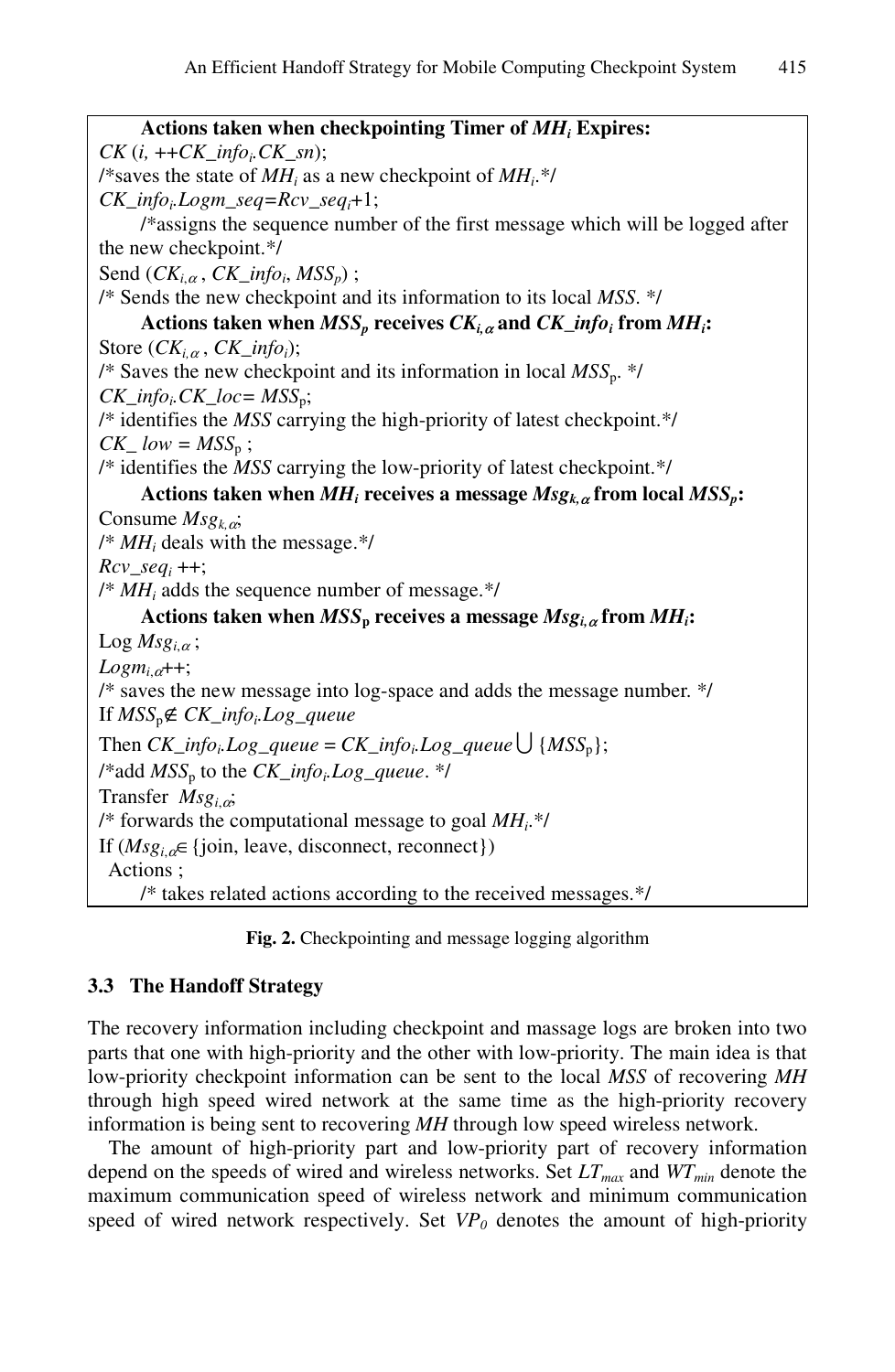recovery information. For simplicity, we assume that the amount transmitted is the integral multiple of packet size.

When a  $MH_i$  recovers from a fault, the  $VP_0$  will be sent to  $MH_i$  from the local  $MSS_p$ instantly. The transmission time at least is:

$$
t_1 = \frac{VP_0}{LT_{\text{max}}} \tag{1}
$$

The amount of low-priority recovery information collected from other *MSS*s simultaneously in time  $t_1$  at least is:

$$
VP_1 = t_1 * WT_{\min} = \frac{VP_0 \times WT_{\min}}{LT_{\max}}.
$$
 (2)

Because the speed of wired network is faster than the speed of wireless, so  $VP<sub>1</sub>$ > $VP<sub>0</sub>$ , that is more information can be collected through wired network when an amount of information is sent through wireless network. In turn, more recovery information,  $VP_2$ , can be collected through wired network when  $VP_1$  is sent through the wireless network. The amount of recovery information transferred to  $MSS_p$  from other *MSS*s is:

$$
VP_0 \times \left[ \frac{WT_{\min}}{LT_{\max}} + \left( \frac{WT_{\min}}{LT_{\max}} \right)^2 + \dots + \left( \frac{WT_{\min}}{LT_{\max}} \right)^{n-1} + \left( \frac{WT_{\min}}{LT_{\max}} \right)^n \right].
$$
 (3)

The effective handoff scheme is described in Fig. 3.

### Actions taken when  $MSS_p$  receives join  $(MSS_q)$  request:

Send (*VP*0*\_retrieve*, *MSSq*)

**/\***sends request message to *MSSq* get high-priority part of *CKi,*<sup>α</sup> **\*/** 

Actions taken when  $MSS_q$  receives  $VP_0$ <sub>*retrieve* from the new local  $MSS_p$ **:**</sub> Send  $(VP_0, MSS_p)$ 

/\*sends high-priority part of recovery information to  $MSS_p$ . \*/

**Actions taken when** *MSS***p receives** *VP0***:** 

 $CK\_loc=MSS_p$ ;

Store *CK\_info<sub>i</sub>* and high-priority part of *CK<sub>i,αi</sub>*;

/\* identifies the *MSS* carrying the high-priority of latest checkpoint and saves the high-priority of recovery information.\*/

**Fig. 3.** An effective handoff scheme

#### **3.4 Independent Recovery**

When recovering from a fault,  $MH_i$  sends a recovery request, *RollbackReq(i)*, to its local *MSS<sub>p</sub>*. If *CK\_info<sub>i</sub>* is saved in the local *MSS<sub>p</sub>*, the high-priority part of recovery information is sent to *MHi* instantly. To collect the rest of checkpoint and logs, the local *MSSp* sends *Chkpt\_retrieve*(*CK\_infoi*.*CK\_sn*) and *Log\_retrieve*(*CK\_infoi.Logm\_ seq*) request to other *MSS*s according to *CK\_low* and *CK\_infoi.Log\_queue*. After receiving the request, the other *MSS*s reply with the low-priority checkpoint part and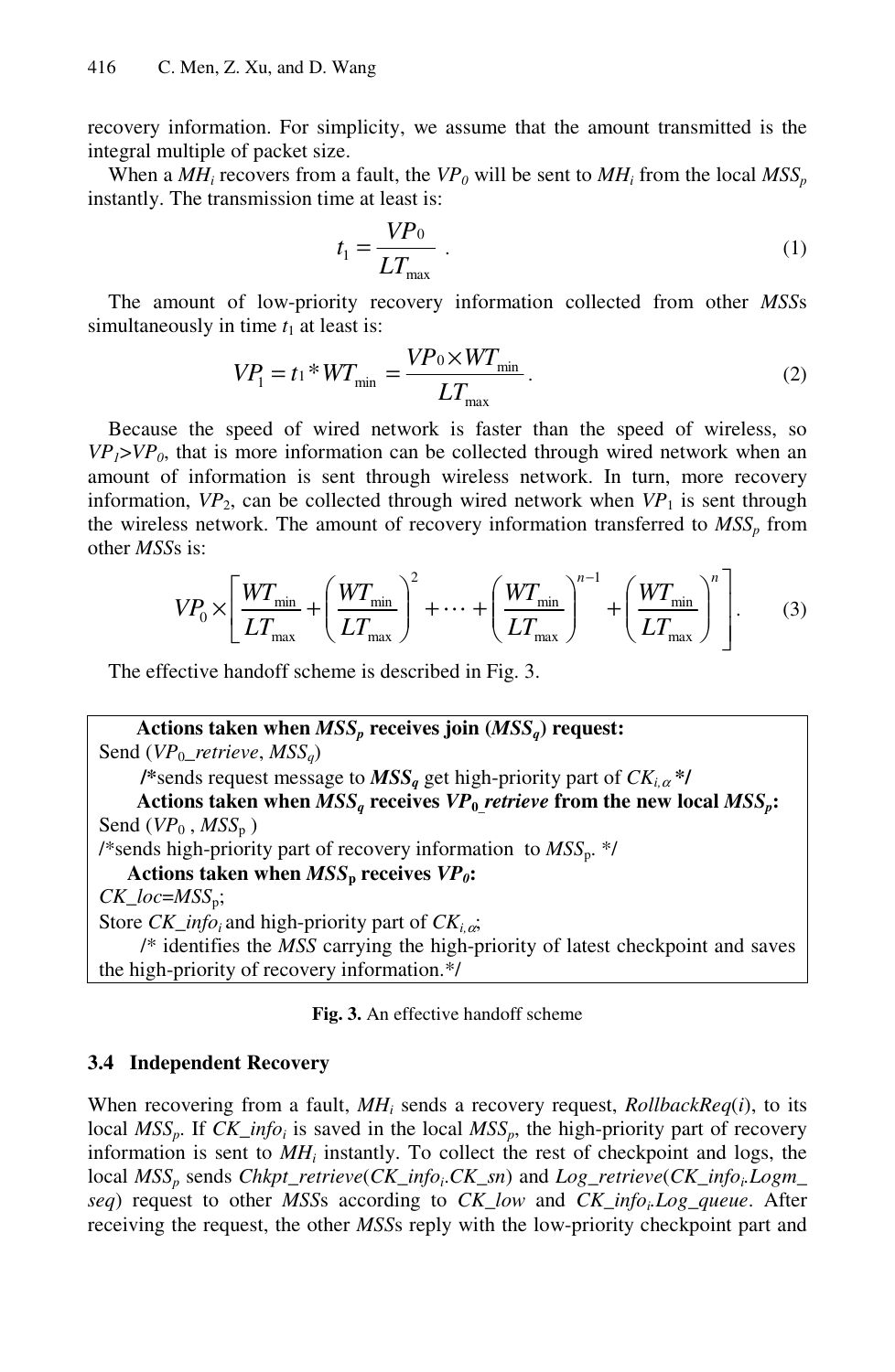the logs whose sequence number is not less than *CK\_infoi.Logm\_seq*. After transferrring the high-priority part of recovery information to the recovering *MHi*, the local  $MSS_p$  sends the low-priority checkpoint part to the recovering  $MH_i$  successively. After receiving the whole checkpoint,  $MH_i$  reloads the checkpoint to restore the system, and then resumes and replays the logs. During recovering, new message sent to *MHi* is saved in its local  $MSS_p$ , and will be forwarded to  $MH_i$ , in turn, after recovering. The message that sequence number less than  $CK\_info_iLogm\_seq$  is discarded to avoid repeat messages.

If there is not  $CK\_info_i$  in the local  $MSS_p$ , it means that a fault has occurred in other cell and then  $MH_i$  enters this cell in where it submits the recovery request.  $MSS_p$ broadcasts recovering request to all *MSSs*. The previous local  $MSS_q$  sends the highpriority part of recovery information to  $MSS_p$ .  $MSS_p$  executes the recovering process. The asynchronous recovery algorithm is described in Fig. 4.

### **Actions taken when** *MHi* **occurs a fault:**  Send (*RollbackReq*(*i*), *MSS<sub>p</sub>*); /\*Sends recovery request to the local *MSSp*.\*/ **Actions taken when** *MSSp* **receives** *RollbackReq***(***i***) from** *MHi***:**  If (*MHi*∈(*Active\_MH\_Lis*t*p or Disconnected\_MH\_Listp*)) Send (*VP*<sub>0</sub>, *MH*<sub>i</sub>); /\*if  $MSS_p$  holds latest checkpoint with high-priority, sends it to  $MH_i$ .\*/ Send (*Chkpt\_retrieve* (*CK\_info<sub>i</sub>.CK\_sn*), *CK\_low*); /\* sends retrieval message to *CK\_low* to get the remnant part of checkpoint.\*/ Send (*Log\_retrieve*(*CK\_infoi.Logm\_seq*), *CK\_infoi.Log\_queue*); /\* sends request to *MSSr* in the list of *Cpinfoi.Log\_queue* to get message logs.\*/ Else Broadcast *info\_retrieve*(*i*); /\* If the local  $MSS_n$  don't hold the latest *CK info<sub>i</sub>*, broadcasts the recovery request.\*/ Actions taken when  $MSS_k$  receives Broadcast *info\_retrieve*(*i*) from  $MSS_n$ : Send (high-priority of *CK<sub>i,α</sub>*, *CK\_info<sub>i</sub>*, *MSS<sub>n</sub>*); /\* sends the high-priority part of recovery information to local *MSSp*.\*/ **Actions taken when** *MSSq* **receives** *Chkpt\_retrieve***(***CK\_sn***) from** *MSSp***:**  Send (the remnant of *CK<sub>i, α</sub>, MSS<sub>n</sub>*); /\*sends the remnant of checkpoint to local *MSSp*.\*/ **Actions taken when** *MSSq* **receives** *Log\_retrieve* **(***Logm\_seq***) from** *MSSp***:**  If (∃*Logmi,*<sup>α</sup> in *MSSq* log space and α≥*Logm\_seq*) Send (*Logmi,*α, *MSSp*); /\*sends related message logs to local *MSSp*.\*/ Actions taken when  $MH_i$  receives the full  $CK_{i,\alpha}$  from  $MSS_p$ **:** Restore *CKi,*α; /\*restores the full checkpoint.\*/ Resume action; /\*starts the computation process of recovery.\*/

**Fig. 4.** The asynchronous recovery algorithm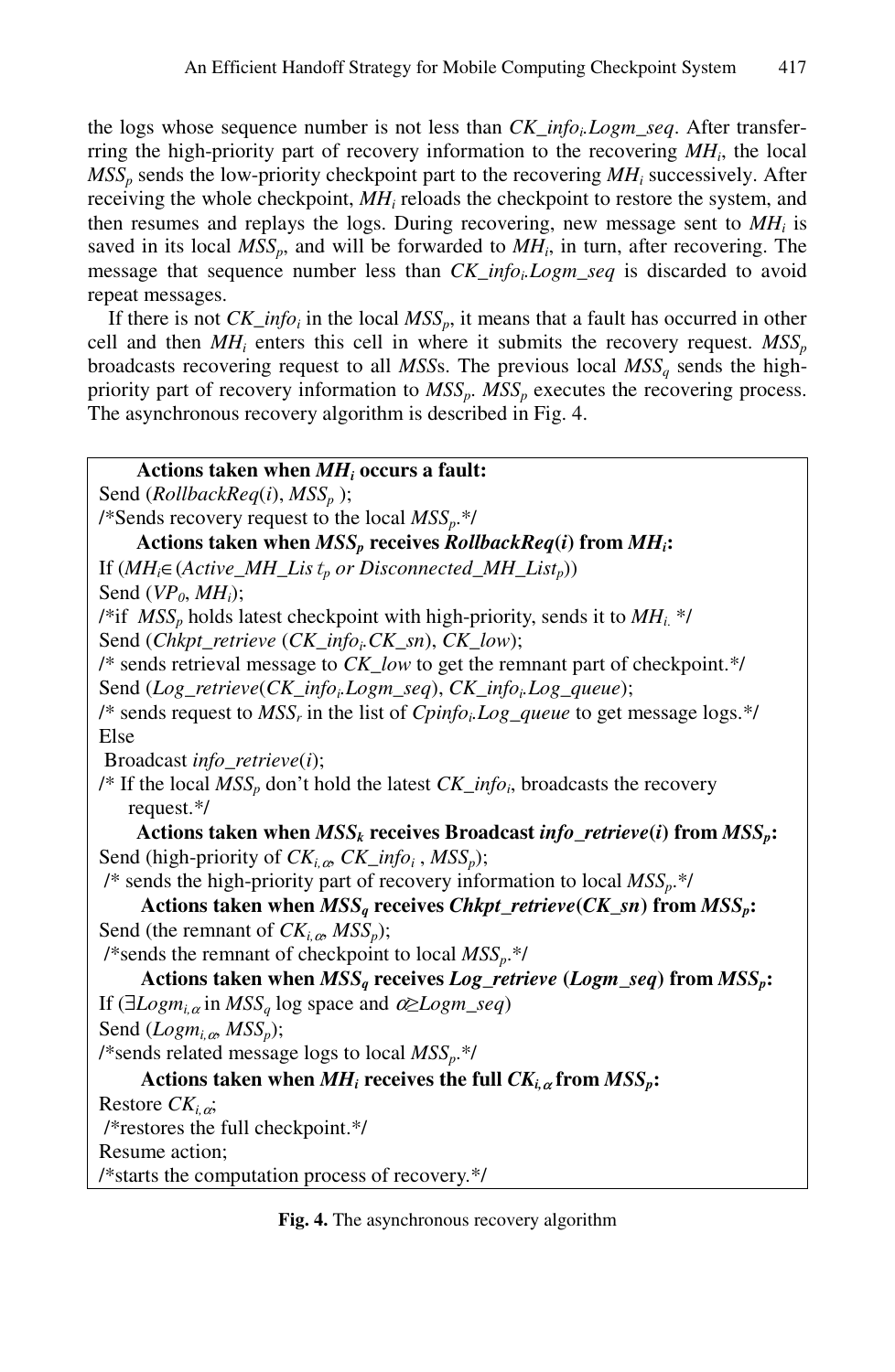### **3.5 Garbage Collection**

*MH*<sub>i</sub> takes new checkpoint  $CK_{i,\alpha}$  and sends the checkpoint and  $CK\_info_i$  to  $MSS_p$ . *MSSp* sends a message which a new checkpoint has been taken to all *MSS*s which will delete old checkpoint  $CK_{i,\alpha+1}$  and relative information that denoted by old *CK\_info<sub>i</sub>.CK\_loc, CK\_info<sub>i</sub>.CK\_low, CK\_info<sub>i</sub>.Log\_queue. Every <i>MSS* will release the space held by checkpoint *CKi,*α*-1* and implement garbage collection.

# **4 Correctness of the Algorithm**

*Theorem* 1. The asynchronous recovery of  $MH_i$  is a consistent recovery.

*Proof*: *Recoverable*: the latest checkpoint and the messages with the sequence number larger than the *CK\_infoi.logm\_seq* were saved safely due to the reliable communication, the reliable *MSS*s and the pessimistic message logging. Therefore, on the recovery of *MHi*, every message logs and the latest checkpoint can be retrieved. The messages can be replayed according to the sequence number after restoring the latest checkpoint. In other words, *MHi* can reconstruct one possible sequence of state intervals as those constructed before the fault due to processes following the piecewise deterministic execution model. So  $MH<sub>i</sub>$  is recoverable on fault in the strategy.

*Consistent recovery:* The lost events which incurs  $L(i, f)$  can only be the messages or user inputs that had not been sent successfully to the local *MSS* before a fault. This implies the corresponding messages could not be transferred to their destinations. According to the *definition* 1, the lost events can not incur new dependency relations between *MH*s. Therefore, for any  $I(i, \alpha) \in L(i,f)$  there exists no  $I(j,\beta)$ , such that  $I(i,\alpha) \rightarrow$  $I(i, \beta)$ . The independent recovery is a consistent recovery as the recovery strategy satisfies the *definition* 3. □

## **5 Performance Study**

The model and parameters in [6] are adopted. *MH*s communicate with *MSS*s through 802.11a wireless network adapter. *MH* moves from one cell to another follows a Poisson process with rate  $\sigma$ =0.01. The message sending rate of a *MH* follows a Poisson process with rate  $\lambda = 0.1$ . Each *MH* takes a checkpoint with a fixed interval *Tc*=1000s, the failure rate of each *MH* follows an exponential distribution with rate  $\delta$ =0.0001. Increment strategy is adopted for saving a checkpoint and its size is 1MB. The size of a logs entry is 50B. The ratio of wireless network speed to wired network speed is  $r=0.1$ . The time required to load a log entry through a wireless channel is  $T_1=0.016$  s, and the time required to load a checkpoint through a wireless channel is  $T_3=0.32$ s. The time required to execute a log entry is  $T_2=0.0008$ s. We assume that when a *MH* moves 5 times, its checkpoint should be moved to the new local *MSS* in *Frequency-based* strategy and when a *MH* moves 10 times, its checkpoint should be moved to the new local *MSS* in *Distance-based* strategy.

Fig. 5 shows the amounts of recovery information needed to be transmitted in every recovery strategies. The *y*-axis indicates the overhead of message transfer incurred by different strategies for *MH'*s recovery, while the *x*-axis denotes the time that a fault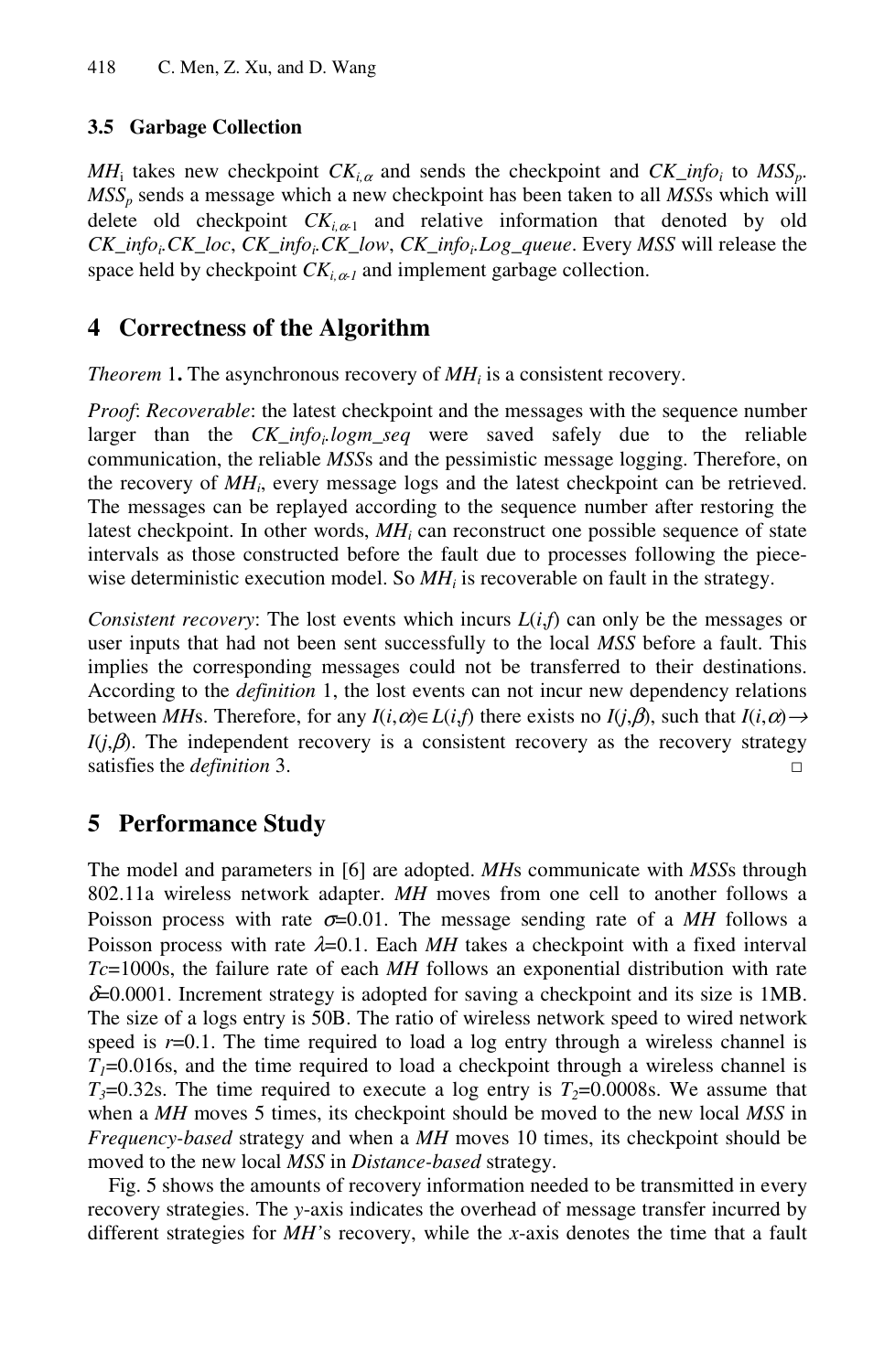occurs on the *MH*. The overhead of recovery information management under our virtual strategy is always less than those under *Eager*, *Frequency-based* and *Distancebased* strategy, and only a little large than that under *Lazy* strategy, because our compromise strategy only moves little, not the whole, latest checkpoint to the local *MSS* when a *MH* moves from one cell to another.

Fig. 6 shows the amounts of recovery information needed be transmitted by every strategy under different message sending rate after the system has run 500 seconds. The overhead of every handoff strategy becomes increment with the increment of message sending rate $\lambda$ . The overhead of our handoff strategy almost equals to that under *Lazy* and far less than the other's.

Let  $N(t)$  denotes the number of logs saved until MH faults.  $f<sub>i</sub>(t)$  denotes the probability when a fault occurs in time *t*. Under our and *Eager* strategies, the recovering probability of time *T* is [6]:

$$
F_1(T) = \sum_{M=0}^{+\infty} \int_{MT_C}^{(M+1)T_C} \Pr\{ N(t) [T_1 + T_2] + T_3 \le T \} f_f(t) dt \tag{4}
$$

*M* denotes the checkpoint number experienced by a  $MH$  in time *t*,  $T_1$ ,  $T_2$  and  $T_3$  denote the mean time of loading a log entry through wireless network, executing a log entry and loading whole checkpoint through wireless network respectively. *N*(*t*) is a Poisson process with rate  $\lambda = 0.1$ , and  $f<sub>i</sub>(t)$  is an exponential distribution with rate  $\&0.0001$ , we get:







**Fig. 6.** The amounts of recovery information need transmitted with different rate

$$
F_1(T) = \sum_{M=0}^{+\infty} \int_{0}^{T_c} \sum_{n=0}^{\left[\frac{T-T_3}{T_1+T_2}\right]} \frac{e^{-\lambda t}}{n!} \left(\lambda t'\right)^n \bullet \delta e^{-\delta t} \bullet e^{-\delta MT_c} dt
$$

$$
= \frac{\int_{0}^{T_c} \sum_{n=0}^{\left[\frac{T-T_3}{T_1+T_2}\right]} \frac{e^{-\lambda t}}{n!} \left(\lambda t\right)^n \bullet \delta e^{-\delta t} dt}{n!}
$$

$$
= \frac{1 - e^{-\delta T_c}}{1 - e^{-\delta T_c}}.
$$
(5)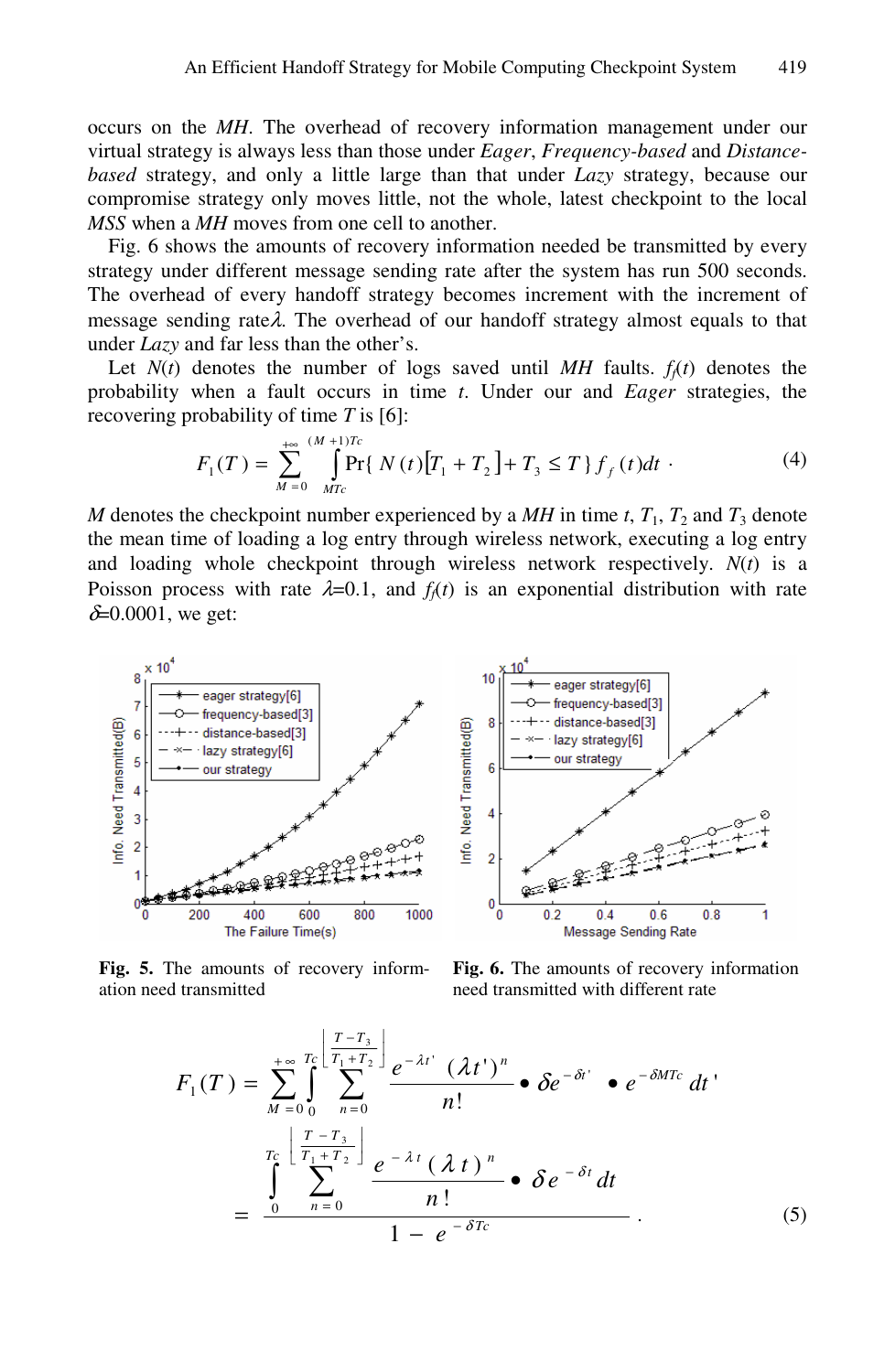Under *Lazy* strategy, the recovering probability of time *T* is:

$$
F_2(T) = \sum_{M=0}^{+\infty} \int_{MTc}^{(M+1)Tc} \Pr\{T_r \le T | t_f = t, k_b = k \}
$$
  
\n•  $\Pr\{k_b = k | t_f = t\} f_f(t) dt$ . (6)

Replacement  $N(t)$  and  $f<sub>i</sub>(t)$  by their value:

$$
F_2(T) = \sum_{M=0}^{+\infty} \int_{0}^{T_c} \sum_{k=0}^{+\infty} \sum_{n=0}^{\left[\frac{T-T_3-rT_3-rkT_3}{rT_1+T_1+T_2}\right]} \frac{e^{-\lambda t}}{n!} \cdot \frac{(\lambda t^{\prime})^n}{k!} \cdot \delta e^{-\delta t} \cdot e^{-\delta t} e^{-\delta t} dt^{\prime}
$$

$$
= \frac{\int_{0}^{T_c} \sum_{k=0}^{+\infty} \sum_{n=0}^{\left[\frac{T-T_3-rT_3-rkT_3}{rT_1+T_1+T_2}\right]} \frac{e^{-\lambda t}}{n!} \cdot \frac{(\lambda t)^n}{k!} \cdot \delta e^{-\delta t} dt}{1 - e^{-\delta T c}} \cdot (7)
$$

Fig. 7 shows the probabilities of recovering time under various handoff strategies. Our strategy which only has a little overhead large than that under *Eager* is better than that under *Lazy* and has the same recovery probability as *Eager* has. Fig. 8 shows the executing overhead under our asynchronous recovery strategy and coordinated recovery strategy which the number of *MH*s is 100 and only 10 *MH*s need recovery from a fault. As shown in the figure, our strategy is better than coordinated strategy, and is more effective.



**Fig. 7.** The fault recovery probability **Fig. 8.** The actual execution time of the mobile applications

1000

### **6 Conclusion**

The handoff strategy taken when a *MH* moves from one cell to another will affect the executing efficiency and recovering time of checkpoint algorithm. Different from other schemes, in the strategy proposed in the paper, the recovery information is